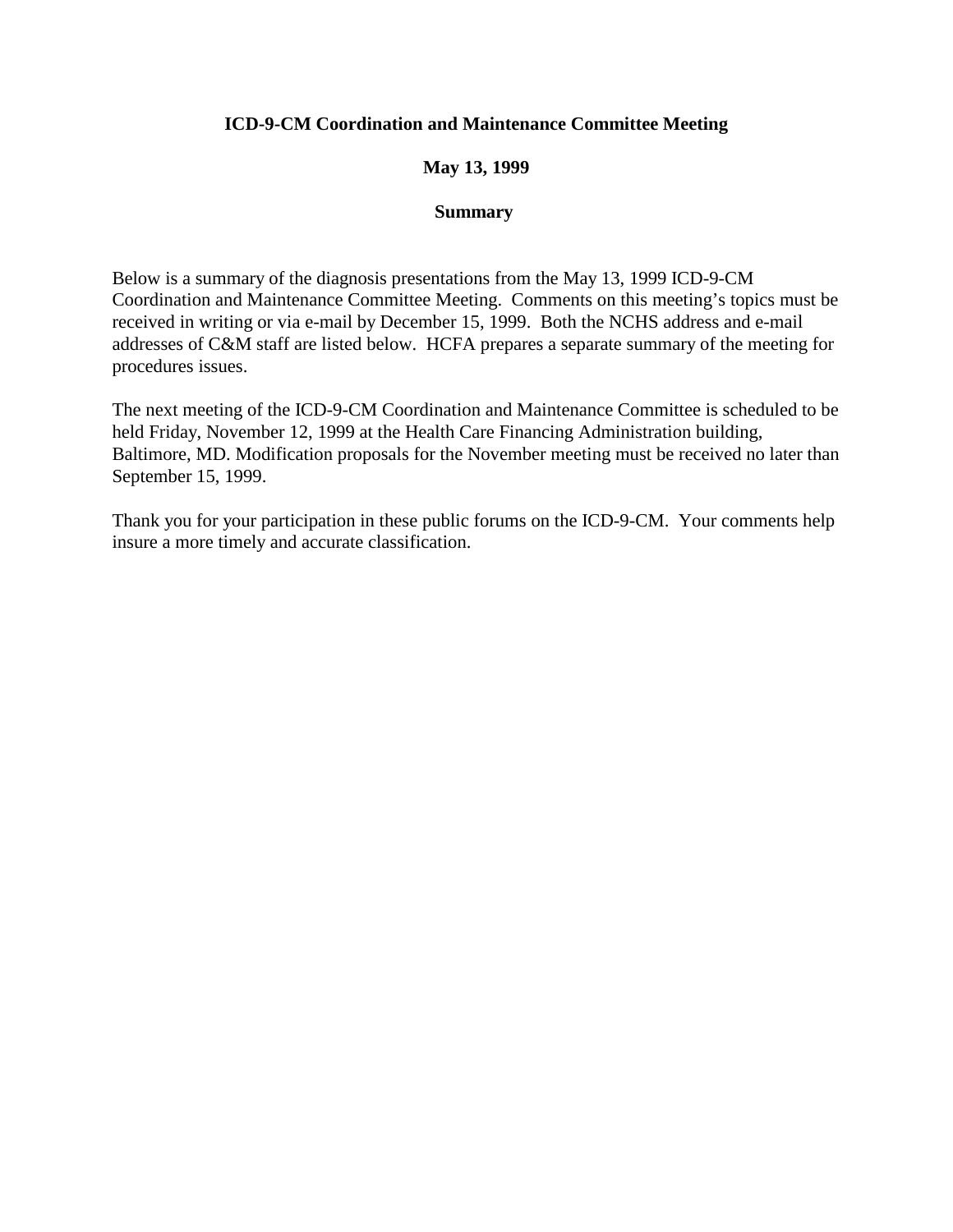# ICD-9-CM Volume 1 and 2, Diagnosis Coding Issues

Mailing Address:

National Center for Health Statistics Coordination and Maintenance Committee 6525 Belcrest Road, Room 1100 Hyattsville, Maryland 20782

| Donna Pickett:         | FAX<br>E-mail: $dfp4@cdc.gov$                              | Room 1100 $(301)$ 436-7050 x142<br>$(301)$ 436-4233 |
|------------------------|------------------------------------------------------------|-----------------------------------------------------|
|                        |                                                            |                                                     |
| Amy Blum:              |                                                            | Room $1100$ (301) 436-7050 x164                     |
|                        | FAX.                                                       | $(301)$ 436-4233                                    |
|                        | E-mail: $alb8@cdc.gov$                                     |                                                     |
| David Berglund:        |                                                            | Room 1100 (301)-436-4253 x163                       |
|                        | FAX                                                        | $(301)$ 436-4233                                    |
|                        | E-mail: $zhc2@cdc.gov$                                     |                                                     |
| <b>NCHS</b> Home Page: | http://www.cdc.gov/nchswww/about/otheract/icd9/icd9hp2.htm |                                                     |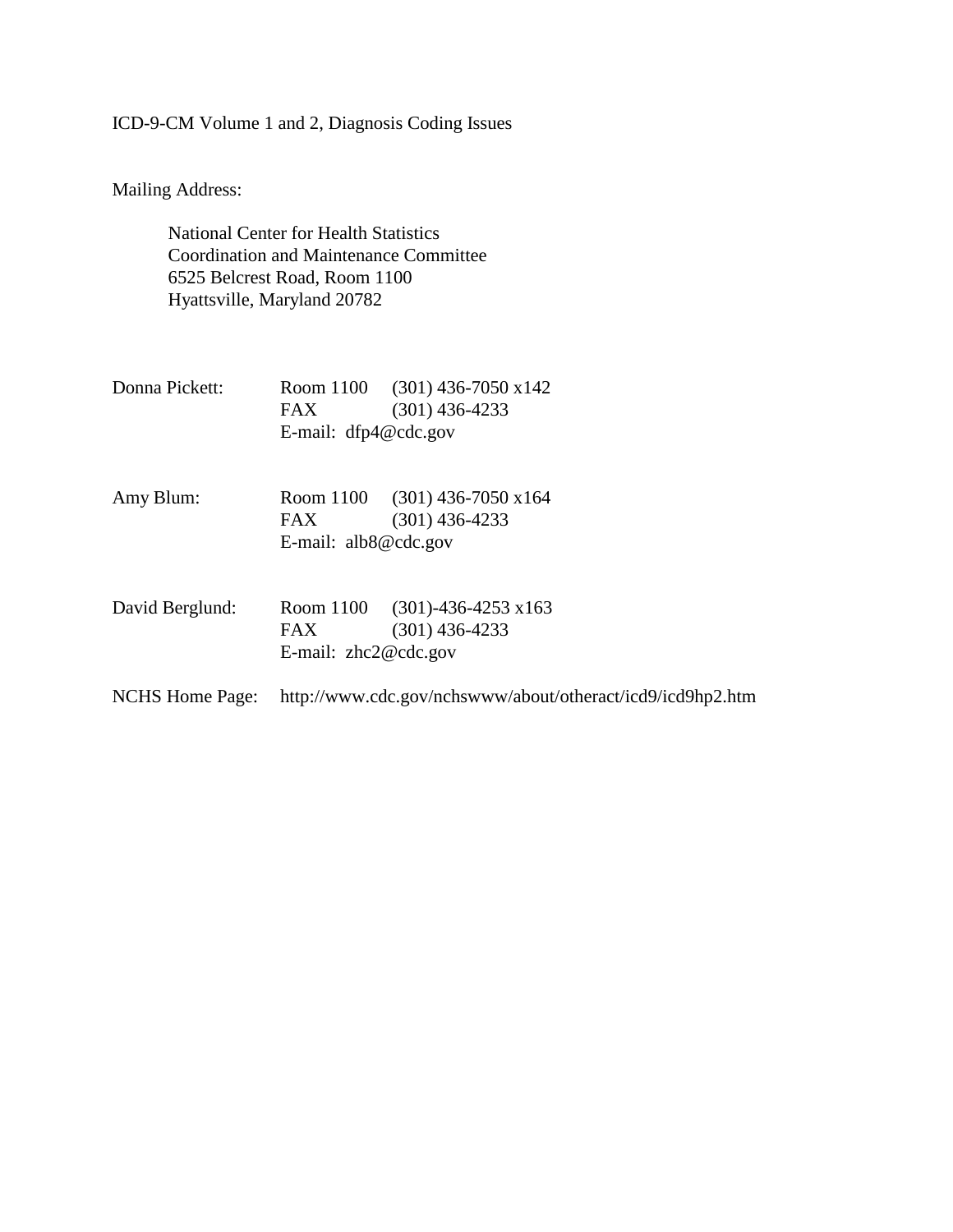### **SUMMARY**

## ICD-9-CM Coordination and Maintenance Committee

Volumes 1 and 2, Diagnostic Presentations

May 13, 1999

## Welcome and Announcements

Donna Pickett welcomed all in attendance to the diagnosis portion of the C&M meeting. She made a brief statement on the status of the ICD-10-CM, that it is still under development and that all future information on it may be obtained from the NCHS homepage. She told the audience that the draft version of the ICD-10-CM had been removed from the website since the open comment period has ended and the draft was no longer current.

Continuing Education certificates were available at the conclusion of the meeting.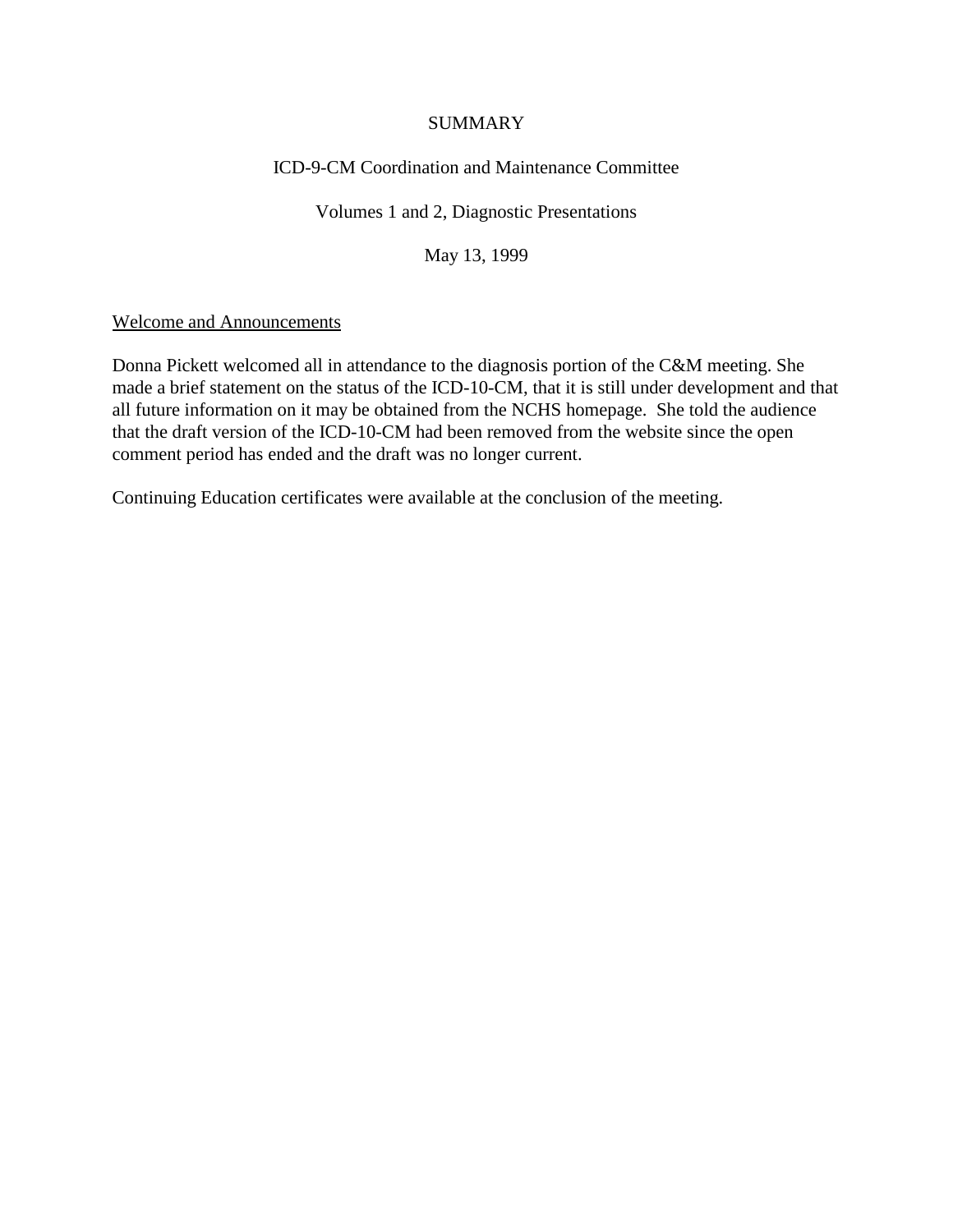## SUMMARY OF COMMENTS AND DISCUSSION OF VOLUMES 1 AND 2 TOPICS

The following topics were presented at the meeting. (see attached topic packet)

## Allergy status

There was strong support for this proposal with additional allergic items, such as seafood, being requested to be added to the code list. This has been added to the proposals available on the web site. The code for latex allergy status was particularly popular. There was discussion as to who would be included under the code, persons with true latex allergy, or those who have only sensitivity to it. NCHS staff members stated that the code would be acceptable whenever the documentation in a record states latex allergy.

## E-code for in-line skates/skateboarding

This proposal was well received. How these E codes relate to other E codes for pedestrians on roller skates and skateboards was discussed. The E code tabular list excludes notes would need to be updated to distinguish the various roller skate and skateboard types of injuries should this proposal be approved. There was a request for an additional E code for snowboards. This has been added to the proposals available on the web site.

## Loss of height

There were no comments on this proposal.

#### Foot ulcers

Audience members supported the concept in this proposal. A code for thigh was requested, and this has been added to the proposals available on the web site. A question was raised as to expanding the decubitus ulcer codes in the same manner. It was explained that since the sites for decubitus could be so varied it would be a more difficult modification. This modification is just for the lower limb which limited the number of sites that need to be considered.

There was a discussion on the coding guidelines that would need to be changed should this modification be approved. A code from 707.1 would be used in addition to a code for atherosclerosis of the leg with ulcer or diabetes mellitus with peripheral circulatory disorders with ulcers. No one objected to the use of two codes. Code also notes were requested at the atherosclerosis and diabetes categories to instruct users to also code the site of the ulcer.

#### Acquired absence of organ

The expansion of subcategory V45.7, Acquired absence of organ, was supported. It was asked whether these codes could be used as a principle diagnosis or only as a secondary code. In the V code article this category may be either first listed or an additional code.